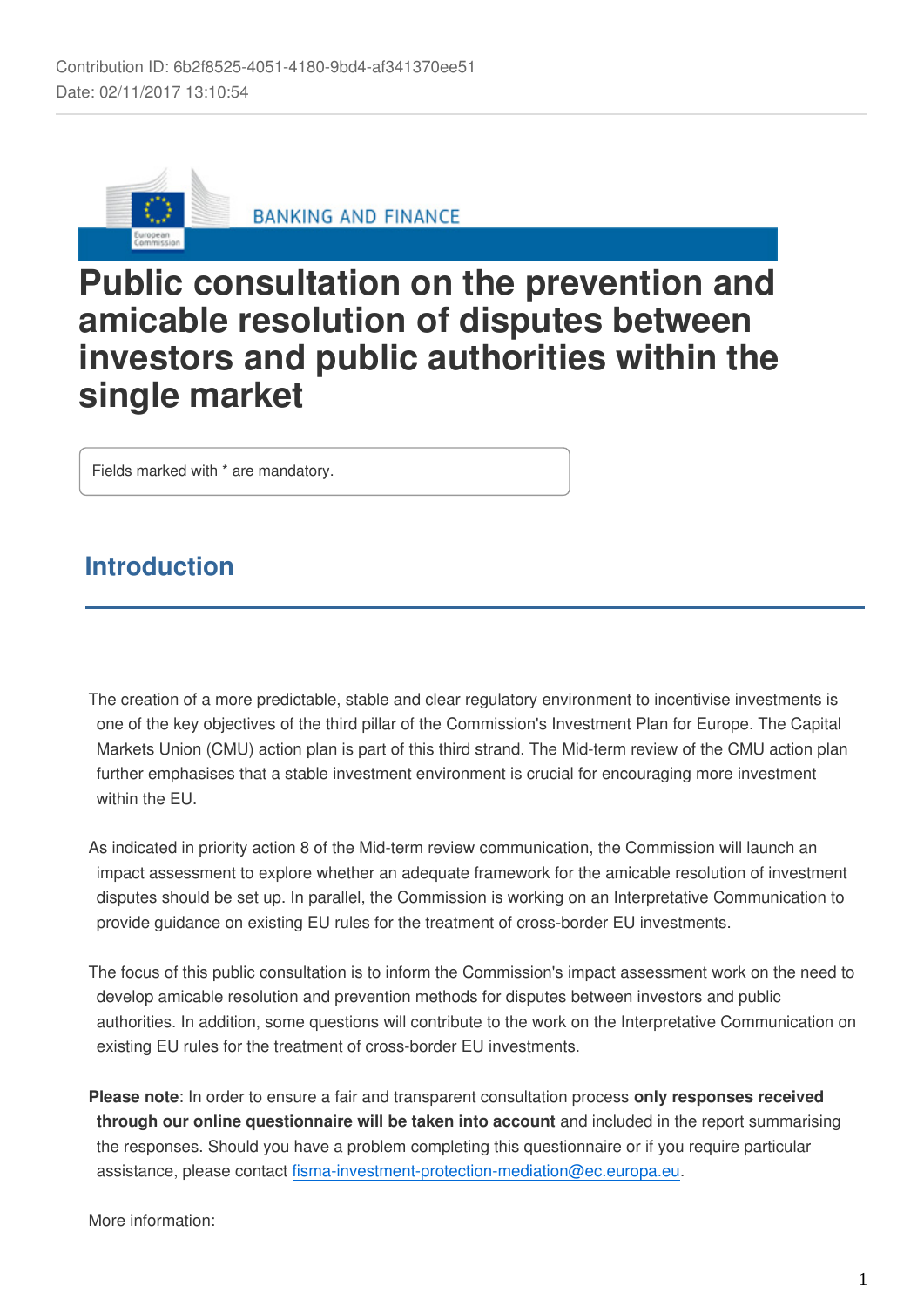- [on this consultation](https://ec.europa.eu/info/consultations/finance-2017-investment-protection-mediation_en)
- [on the protection of personal data regime for this consultation](https://ec.europa.eu/info/files/2017-investment-protection-mediation-privacy-statement_en)  $\mathbb{B}$

# **1. Information about you**

**\***Are you replying as:

- $\bullet$  a private individual
- **O** an organisation or a company
- $\bullet$  a public authority or an international organisation

#### **\***Name of your organisation:

```
General Council of the Bar of England and Wales ("The Bar Council")
```
Contact email address:

**The information you provide here is for administrative purposes only and will not be published**

evanna.fruithof@barcouncil.be

**\***Is your organisation included in the Transparency Register?

(If your organisation is not registered, [we invite you to register here,](http://ec.europa.eu/transparencyregister/public/homePage.do?locale=en) although it is not compulsory to be registered to reply to this consultation. [Why a transparency register?](http://ec.europa.eu/transparencyregister/public/staticPage/displayStaticPage.do?locale=en&reference=WHY_TRANSPARENCY_REGISTER))

- **O** Yes
- © No

**\***If so, please indicate your Register ID number:

European Transparency register number: 39850528734-23

- **\***Type of organisation:
	-
	- Academic institution Company, SME, micro-enterprise, sole trader
	- C Consultancy, law firm C Consumer organisation
	- $\bullet$  Industry association  $\bullet$  Media
	- $\bullet$  Non-governmental organisation  $\bullet$  Think tank
	- O Trade union **O** Other
- 

**\***Please specify the type of organisation: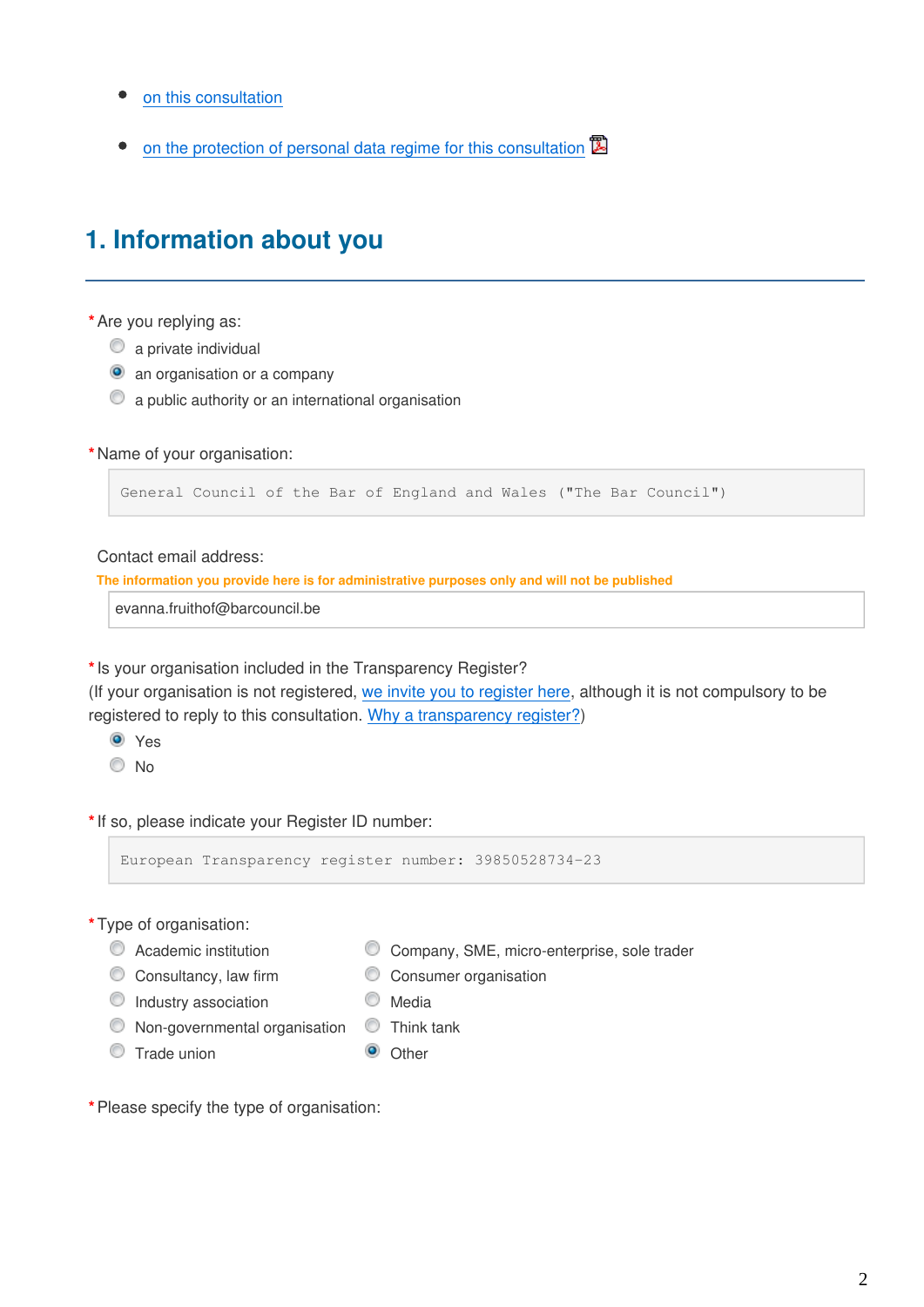National body representing barristers. The Bar Council represents over 16,000 barristers in England and Wales. It promotes the Bar's high quality specialist advocacy and advisory services; fair access to justice for all; the highest standards of ethics, equality and diversity across the profession; and the development of business opportunities for barristers at home and abroad. A strong and independent Bar exists to serve the public and is crucial to the administration of justice. As specialist, independent advocates, barristers enable people to uphold their legal rights and duties, often acting on behalf of the most vulnerable members of society. The Bar Council is the Approved Regulator for the Bar of England and Wales. It discharges its regulatory functions through the independent Bar Standards Board.

#### **\***Where are you based and/or where do you carry out your activity?

United Kingdom

**\***Field of activity or sector (*if applicable*):

## *at least 1 choice(s)*

- **E** Aeronautics and Space
- Agrofood
- **E.** Automotive Industry and Services
- $\Box$  Banking
- Chemicals
- Construction
- **Energy**
- $\Box$  Engineering
- **Financial Services**
- **Legal and Consultancy**
- **Pharmaceuticals and Healthcare**
- $\Box$  Transport and Logistics
- $\Box$  Textile
- **Other**
- Not applicable

# **Important notice on the publication of responses**

**\***Contributions received are intended for publication on the Commission's website. Do you agree to your contribution being published?

## ([see specific privacy statement](https://ec.europa.eu/info/files/2017-investment-protection-mediation-privacy-statement_en)  $\mathbb{Z}$ )

- Yes, I agree to my response being published under the name I indicate (*name of your organisation /company/public authority or your name if your reply as an individual*)
- No, I do not want my response to be published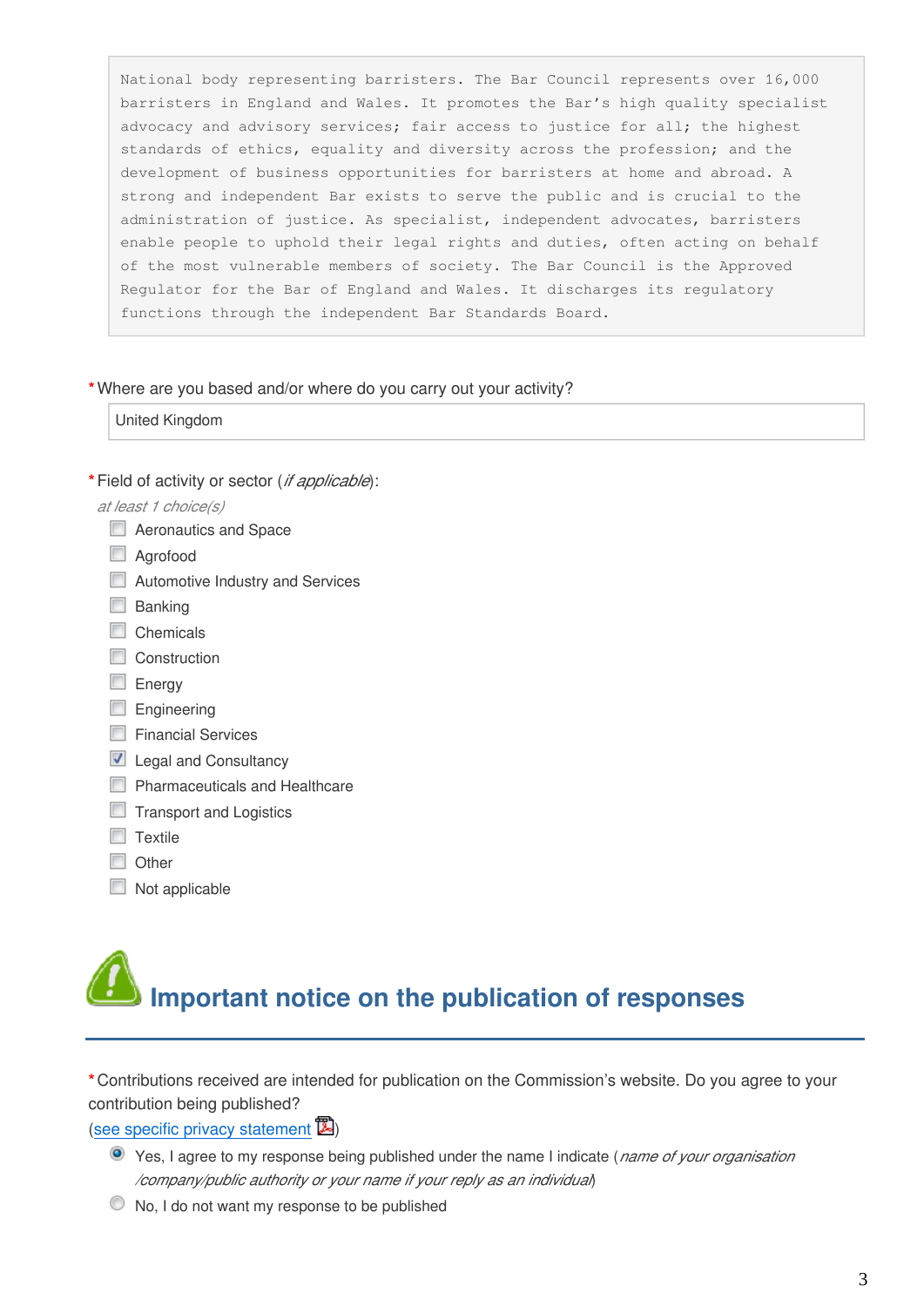# **2.1 Need for an EU framework on amicable dispute prevention and resolution**

 Question 1. Do you have any personal experience with using amicable dispute resolution methods such as mediation to prevent or resolve the following disputes with public authorities?

|                                                                                                   | Yes | <b>No</b> | Don't know / no<br>opinion / not<br>relevant |
|---------------------------------------------------------------------------------------------------|-----|-----------|----------------------------------------------|
| Disputes with public authorities based on a contract and<br>concerning an investment              |     |           |                                              |
| Disputes with public authorities based on an international<br>treaty and concerning an investment |     |           |                                              |
| Other disputes with public authorities concerning an<br>investment                                |     |           |                                              |

Question 1.1. Please briefly describe the dispute(s) with public authorities based on a contract and concerning an investment, mentioned in question 1 above:

*700 character(s) maximum*

Contract: mostly Private Finance Initiative (PFI) contracts involving construction of schools, hospitals, housing and highways. International treaty: disputes under the Energy Charter Treaty involving petroleum and renwable energy activities Other disputes: Claims for damages against public authorities under national rules relating to non-contractual liability for the negligently or unlawfully causing harm to investors; claims under the rule in Francovich for investor losses resulting form non-implementation of Directives in the field of financial services

Question 1.2. Please briefly describe the dispute(s) with public authorities based on an international treaty and concerning an investment, mentioned in question 1 above:

*700 character(s) maximum*

Question 1.3. Please briefly describe the other dispute(s) with public authorities concerning an investment, mentioned in question 1 above: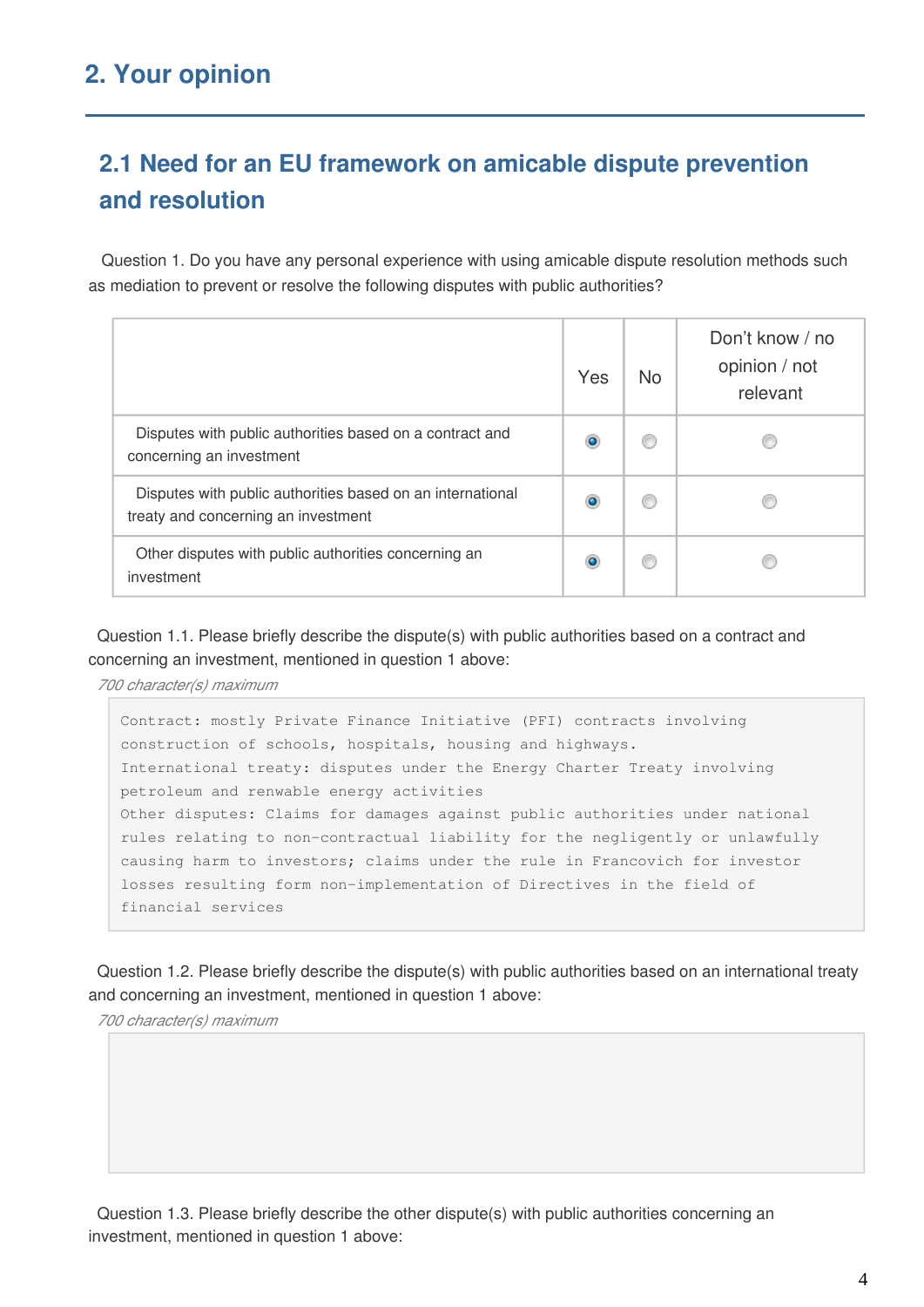## Question 2. Do you believe that mediation is/can be effective to prevent disputes with public authorities?

From 0 (not effective) to 5 (very effective)

```
\circledcirc 0 (not effective)
\circ 1
\circ 2
\odot 3
\circ 4
3 (very effective)
Don't know / no opinion / not relevant
```
#### Question 2.1. Please explain why you selected this answer to question 2:

*300 character(s) maximum*

```
Most public authorities / investors want to avoid litigation / arbitration 
costs. If not, they must justify both the costs and reasons for them. Better 
for the dispute to be resolved using minimum management time, in circumstances 
of confidentiality, & ideally, before the dispute crystallises.
```
Question 3. Do you believe that mediation is/can be effective to solve disputes with public authorities?

From 0 (not effective) to 5 (very effective)

- $\circledcirc$  0 (not effective)  $\circ$  1  $\circ$  2  $\circ$  3  $\circ$  4 <sup>5</sup> (very effective)
- Don't know / no opinion / not relevant

### Question 3.1. Please explain why you selected this answer to question 3:

*300 character(s) maximum*

```
As 2.1 : Most public authorities want to avoid litigation costs. If not, they 
have to justify both the amount and the reason for them. Better yet If the 
dispute can be resolved using minimum management time, in circumstances of 
confidentiality, and ideally, before the dispute crystallises.
```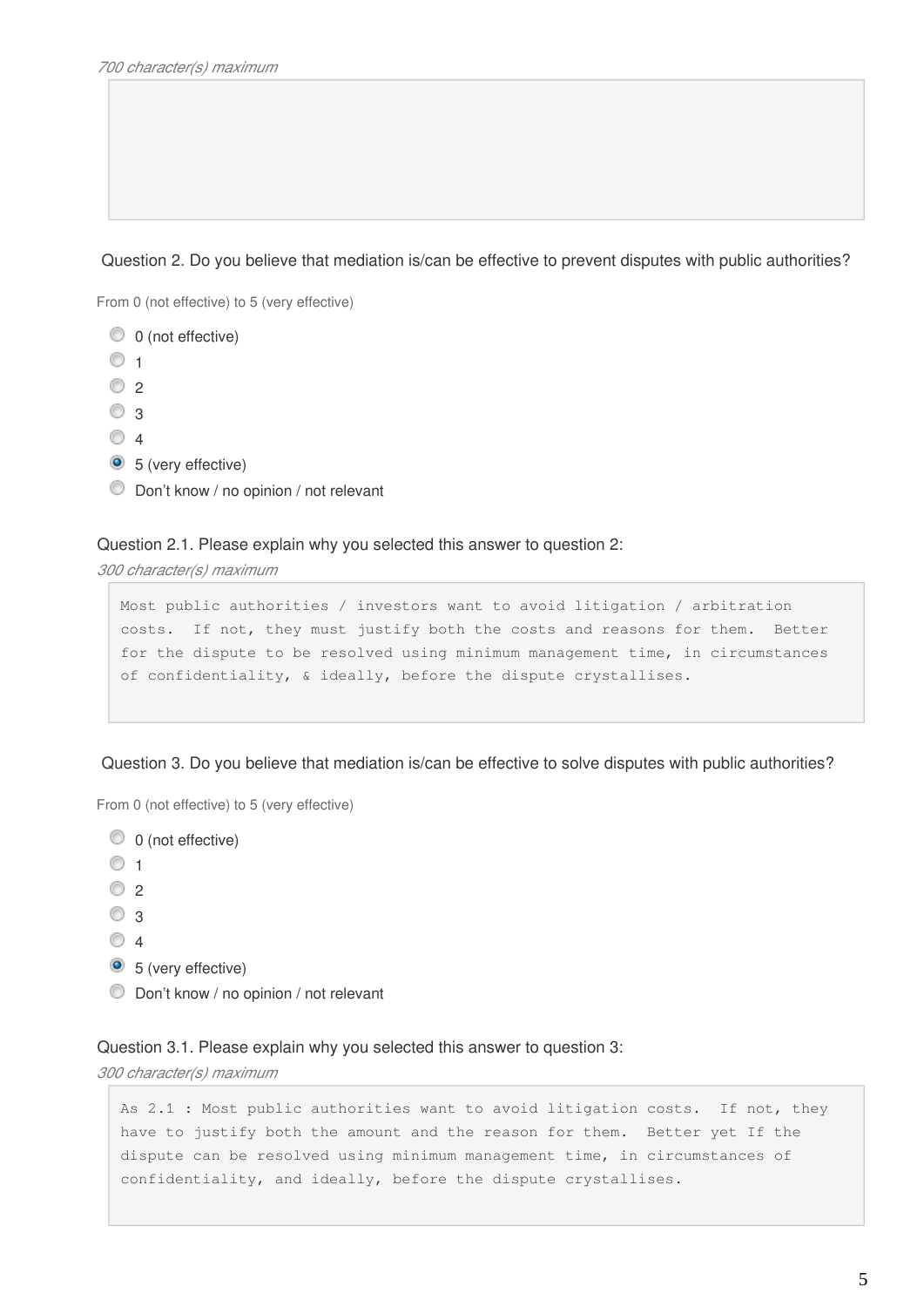Question 4. If you have any further comment on the use of mediation in preventing/resolving disputes between investors and public authorities, please include it here:

*700 character(s) maximum*

 Question 5. Do you think that the options for mediation between public authorities and investors available in your Member State are:

NOTE: This question does not relate to cases in which there is a prior contract between an investor and a public authority that foresees an amicable dispute resolution method for disputes that arise under this contract or when the dispute can be qualified as a commercial dispute

|                                                                                                                  | Fully<br>sufficient | A good basis<br>but could be<br>further<br>improved | <b>Not</b><br>sufficient | Don't<br>know /<br>no<br>opinion<br>$/$ not<br>relevant |
|------------------------------------------------------------------------------------------------------------------|---------------------|-----------------------------------------------------|--------------------------|---------------------------------------------------------|
| As regards scope of disputes covered                                                                             | ∩                   | ⋒                                                   | ⊙                        |                                                         |
| As regards clarity of conditions for the<br>recourse to mediation                                                |                     |                                                     |                          |                                                         |
| As regards clarity of the mediation procedure<br>to be followed                                                  |                     |                                                     |                          |                                                         |
| As regards the freedom of choice by the<br>parties of the mediator                                               |                     |                                                     |                          |                                                         |
| As regards the possibility to receive<br>compensation for losses according to a<br>mediated settlement agreement |                     |                                                     |                          |                                                         |
| As regards the time needed to conclude the<br>procedure and receive compensation                                 |                     |                                                     |                          |                                                         |
| As regards transparency to third parties/public                                                                  |                     |                                                     |                          |                                                         |

 Question 6. On average, if you have experience investing and have been faced with a dispute in another Member State, do you think that the options for mediation between public authorities and investors available in other Member States are:

NOTE: The question does not relate to cases when there is a prior contract between an investor and a public authority that foresees an amicable dispute resolution method for disputes that arise under this contract or when the dispute can be qualified as a commercial dispute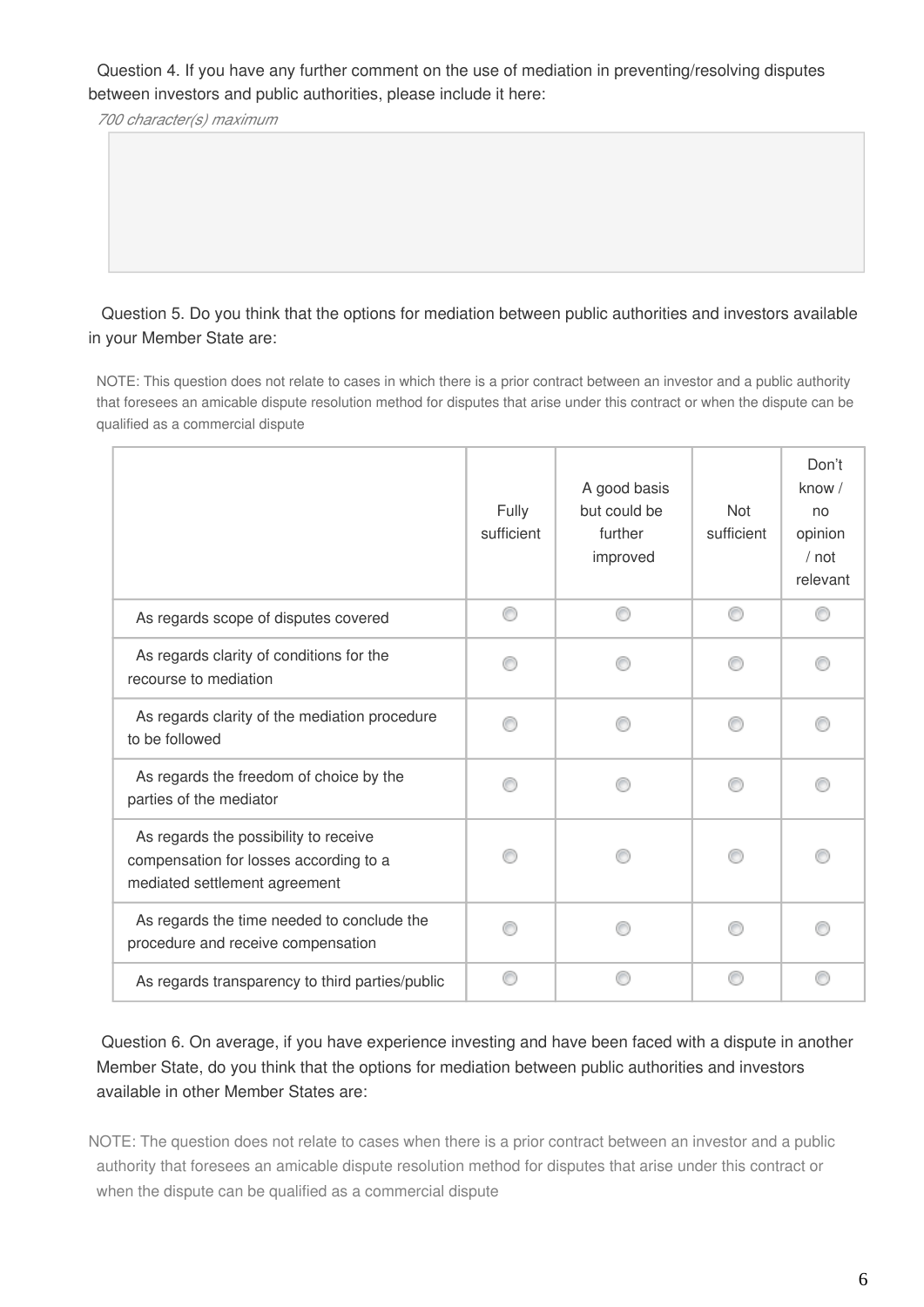Please specify the Member State(s) where you faced a dispute:

| Austria   | Belgium<br>E          | <b>Bulgaria</b> | Croatia               |
|-----------|-----------------------|-----------------|-----------------------|
| Cyprus    | <b>Czech Republic</b> | Denmark         | Estonia               |
| Finland   | France                | Germany         | Greece                |
| Hungary   | Ireland               | Italy           | Latvia                |
| Lithuania | Luxembourg            | Malta           | <b>Netherlands</b>    |
| Poland    | Portugal<br>m         | Romania<br>ш    | Slovak Republic<br>ш  |
| Slovenia  | Spain                 | Sweden          | <b>United Kingdom</b> |

|                                                                                                                  | Fully<br>sufficient | A good<br>basis but<br>could be<br>further<br>improved | Not<br>sufficient | Don't<br>know /<br>no<br>opinion<br>$/$ not<br>relevant | It<br>depends<br>on the<br>Member<br><b>State</b> |
|------------------------------------------------------------------------------------------------------------------|---------------------|--------------------------------------------------------|-------------------|---------------------------------------------------------|---------------------------------------------------|
| As regards scope of disputes<br>covered                                                                          |                     |                                                        |                   |                                                         |                                                   |
| As regards clarity of conditions for<br>the recourse to mediation                                                |                     |                                                        |                   |                                                         |                                                   |
| As regards clarity of the mediation<br>procedure to be followed                                                  |                     |                                                        |                   |                                                         |                                                   |
| As regards the freedom of choice<br>by the parties of the mediator                                               |                     |                                                        |                   |                                                         |                                                   |
| As regards the possibility to receive<br>compensation for losses according to<br>a mediated settlement agreement |                     |                                                        |                   |                                                         |                                                   |
| As regards the time needed to<br>conclude the procedure and receive<br>compensation                              |                     |                                                        |                   |                                                         |                                                   |
| As regards transparency to third<br>parties/public                                                               |                     |                                                        |                   |                                                         |                                                   |

 Question 8. Do you believe that minimum rules for a framework on prevention and amicable resolution of disputes between investors and public authorities should be designed at EU or at national level?

**EU** level

**O** National level

Don't know / no opinion / not relevant

Question 8.1. Please explain why you selected this answer to question 8:

*500 character(s) maximum*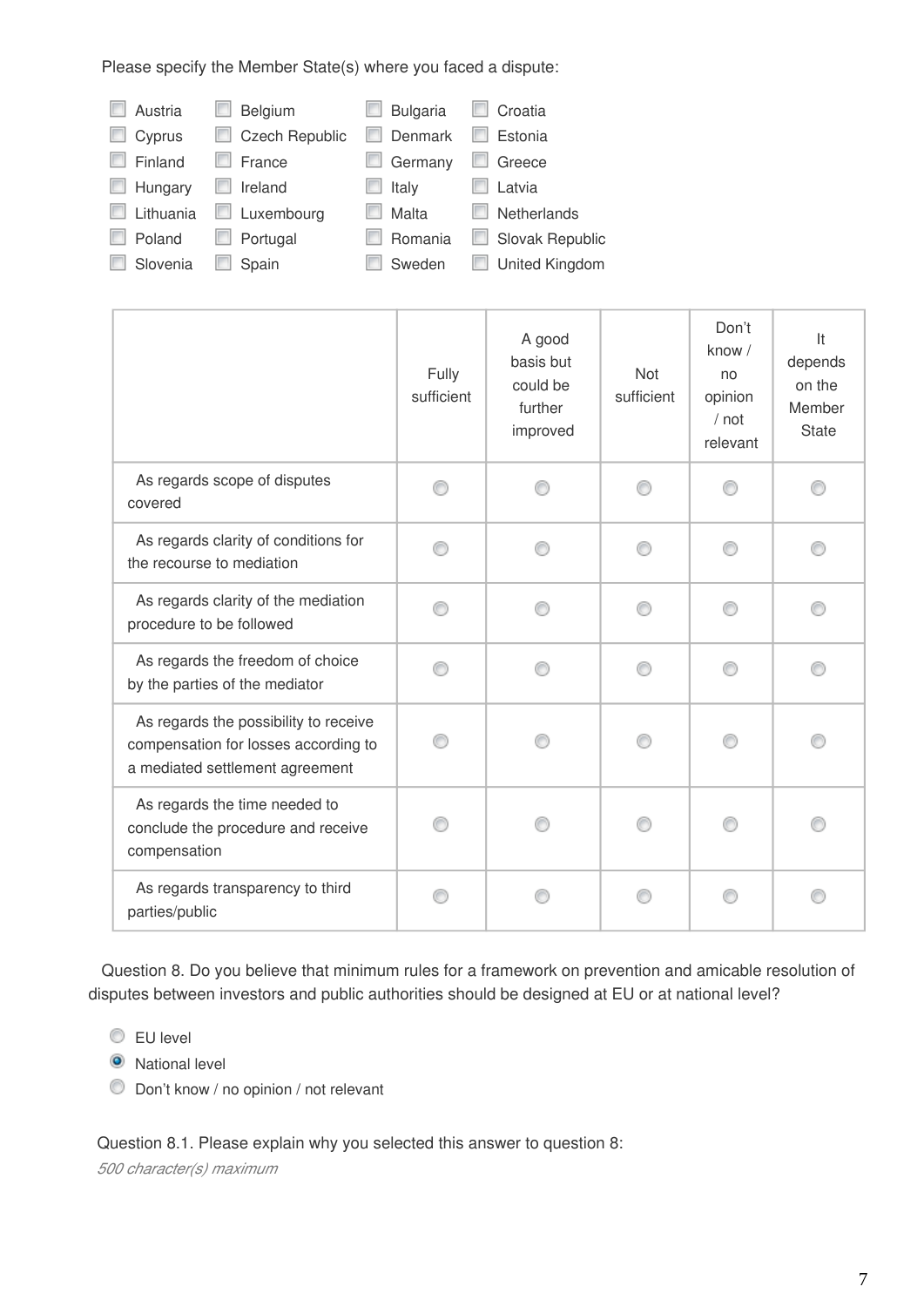An EU framework to cover all the essential elements of mediation would be too difficult given the different legal systems across the EU. It would likely take the form of an outline framework of basic elements (see the Mediation Directive 2008), and leaving Member States to implement the detail. The inevitable result of being overly prescriptive would be different, sometimes contradictory, interpretations, like those that undermine the application of the 2008 Directive in some Member States.

# **2.2 Options for a framework on prevention and amicable resolution of disputes between investors and public authorities**

Without prejudice for the outcome of the Impact Assessment, the following options to provide effective tools for the (i) prevention and (ii) amicable resolution of disputes between EU investors and Member States with the help of an independent third party could be envisaged at this stage:

# **Option 1: Establishing an EU network of investment contact points within national administrations**

Such contact points could be used by investors before any formal dispute with national public authorities arises, in order to prevent the escalation of any issues and to inform the investors about their rights and existing remedies.

# **Option 2: Creating an EU framework for mediation between investors and public authorities**

This Option aims to create an EU framework for mediation, which could be of a legislative or nonlegislative nature. It could provide a basic legal framework that would allow mediation between investors and public authorities in all Member States.. The Option would provide for rules for the appointment, qualifications, and independence, among other requirements, for the mediator; the scope of cases that can be subject to mediation; the enforcement of the mediated settlement; the rights of third parties; and the relationship with judicial proceedings.

# **Option 3: In addition to a common framework regulating the procedure of mediation, creating permanent agencies in each Member State**

Option 3 would go further and envisage, in addition to the framework for mediation (Option 2), the creation of permanent agencies at the national level that would administer mediation services (for example, by establishing a registration system of mediators) or act as mediators.

# **Option 4: In addition to a common framework, creating one EU wide Mediation agency**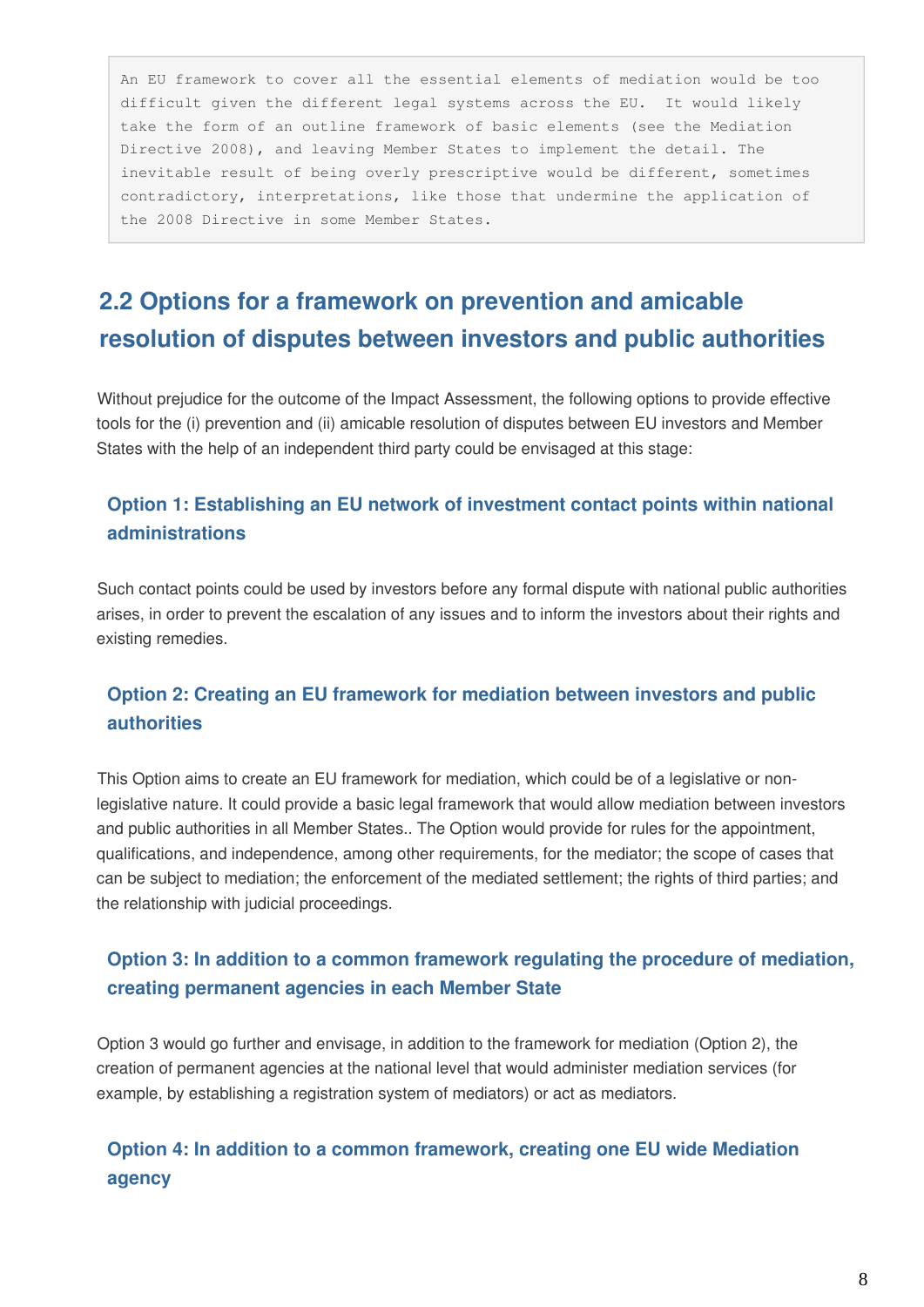Option 4 would envisage, in addition to the framework for mediation (Option 2), the creation of one EUwide Mediation agency that would administer mediation services (for example, by establishing a registration system of mediators) or act as a mediator.

 Question 9. Should an EU network of investment contact points within national administrations be established?

Yes

<sup>O</sup>No

Don't know / no opinion / not relevant

Question 9.1. Please explain how you would see the role of such contact points and of the EU network of these contact points:

*1000 character(s) maximum*

 Question 10. Which of the characteristics below would be the most important for consideration in the design of an EU mediation framework?

|                                                                                                  | N<br>(not<br>important) |   | $\overline{2}$ | 3 | 4 | 5<br>(very<br>important) | Don't<br>know /<br>no<br>opinion<br>$/$ not<br>relevant |
|--------------------------------------------------------------------------------------------------|-------------------------|---|----------------|---|---|--------------------------|---------------------------------------------------------|
| Ability of the parties to freely choose<br>a mediator amongst qualified<br>/registered mediators |                         | ⋒ |                | ⊙ |   | $\bullet$                |                                                         |
| Ability to choose a mediator from<br>other Member States to help the<br>parties communicate      |                         | C |                | ∩ | ⋒ |                          |                                                         |
| Ability to choose a mediator<br>experienced in the sector concerned<br>by the dispute            |                         | ◎ |                | ⊙ | ⋒ |                          |                                                         |
| Ensuring mediators are properly<br>qualified                                                     |                         | ∩ |                | ⊙ |   |                          |                                                         |
| High ethics/independence<br>standards of the mediator                                            |                         | ⋒ |                | ⊙ | ⋒ |                          |                                                         |
|                                                                                                  |                         |   |                |   |   |                          |                                                         |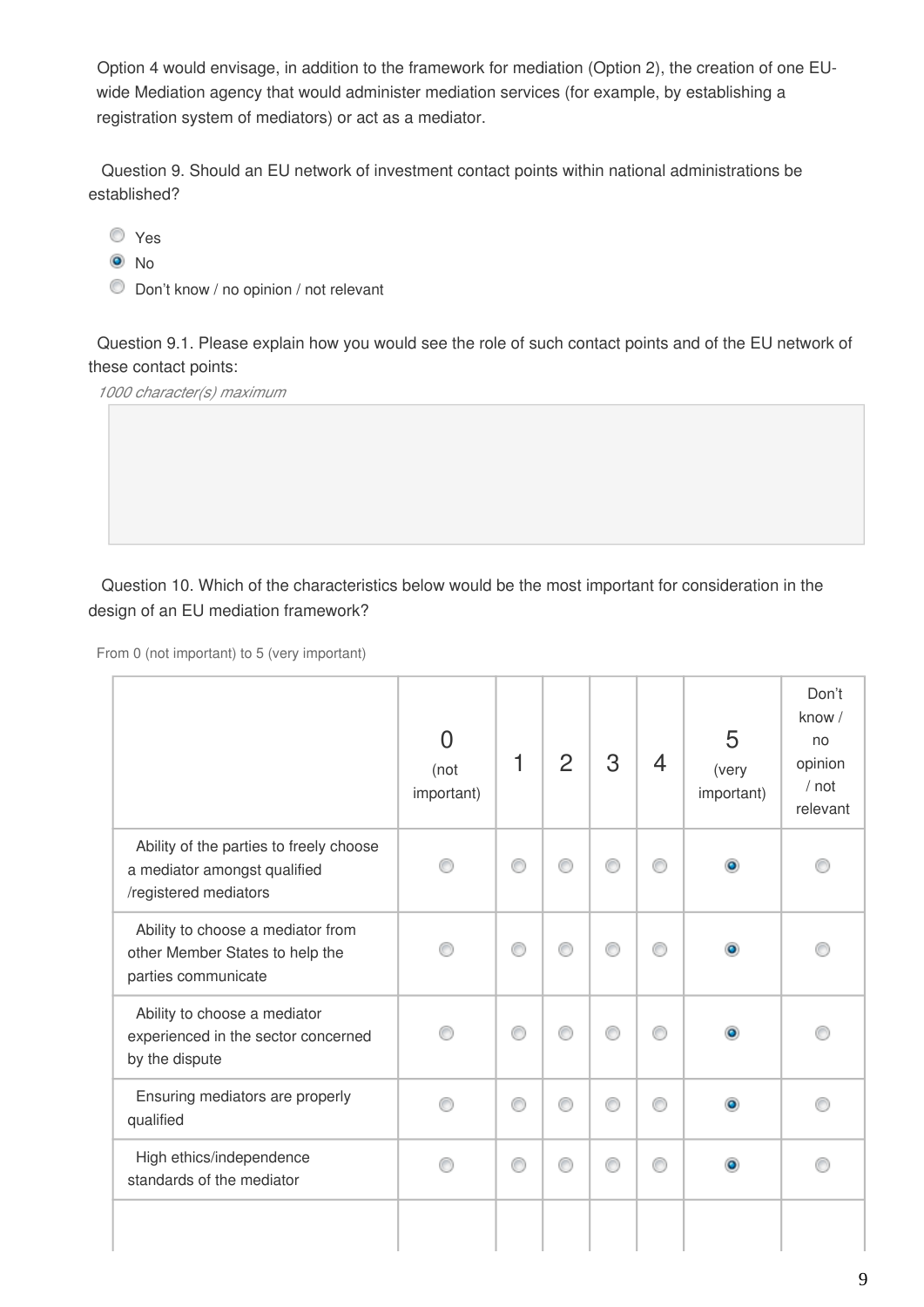| Existence of a specific agency<br>providing mediation services at the<br>national level       |   |  |   |  |
|-----------------------------------------------------------------------------------------------|---|--|---|--|
| Existence of a specific agency<br>providing mediation services at the<br>EU level             |   |  |   |  |
| Existence of a specific agency at<br>national level that can administer<br>mediation services |   |  |   |  |
| Existence of a specific agency at<br>EU level that can administer<br>mediation services       | œ |  | ⋒ |  |

 Question 11. Which of the characteristics below would be the most important for consideration in the design of rules for mediation?

|                                                                                                                                                                    | $\Omega$<br>(not<br>important) | 1 | $\overline{2}$ | 3 | 4         | 5<br>(very<br>important) | Don't<br>know /<br>no<br>opinion<br>/ not<br>relevant |
|--------------------------------------------------------------------------------------------------------------------------------------------------------------------|--------------------------------|---|----------------|---|-----------|--------------------------|-------------------------------------------------------|
| Clear rules on the types of disputes<br>that can be covered by mediation                                                                                           |                                | ⋒ |                | ⋒ | ۰         |                          |                                                       |
| Clear rules stating conditions under<br>which investors and public authorities<br>are able to engage in a mediation<br>process                                     |                                | ∩ |                | ⋒ |           |                          |                                                       |
| Clear rules stating conditions under<br>which public authorities are able to<br>commit to a settlement agreement,<br>including when compensation is<br>agreed upon |                                | ∩ |                |   |           |                          |                                                       |
| Clear rules on confidentiality of the<br>mediation procedure                                                                                                       | ∩                              | ⊙ | ⋒              | ⊙ | ⋒         |                          |                                                       |
| Clear rules on how to preserve the<br>public interest                                                                                                              | ∩                              | ⊙ | ⋒              | 0 | $\bullet$ |                          |                                                       |
| Clear rules on how long the<br>mediation process should last                                                                                                       | ۰                              | ⊙ | ⋒              | ⊙ | O         |                          |                                                       |
| Rules on minimum public<br>transparency requirements about<br>initiation of a mediation procedure<br>and its results                                               |                                | ⊙ |                | ۰ |           |                          |                                                       |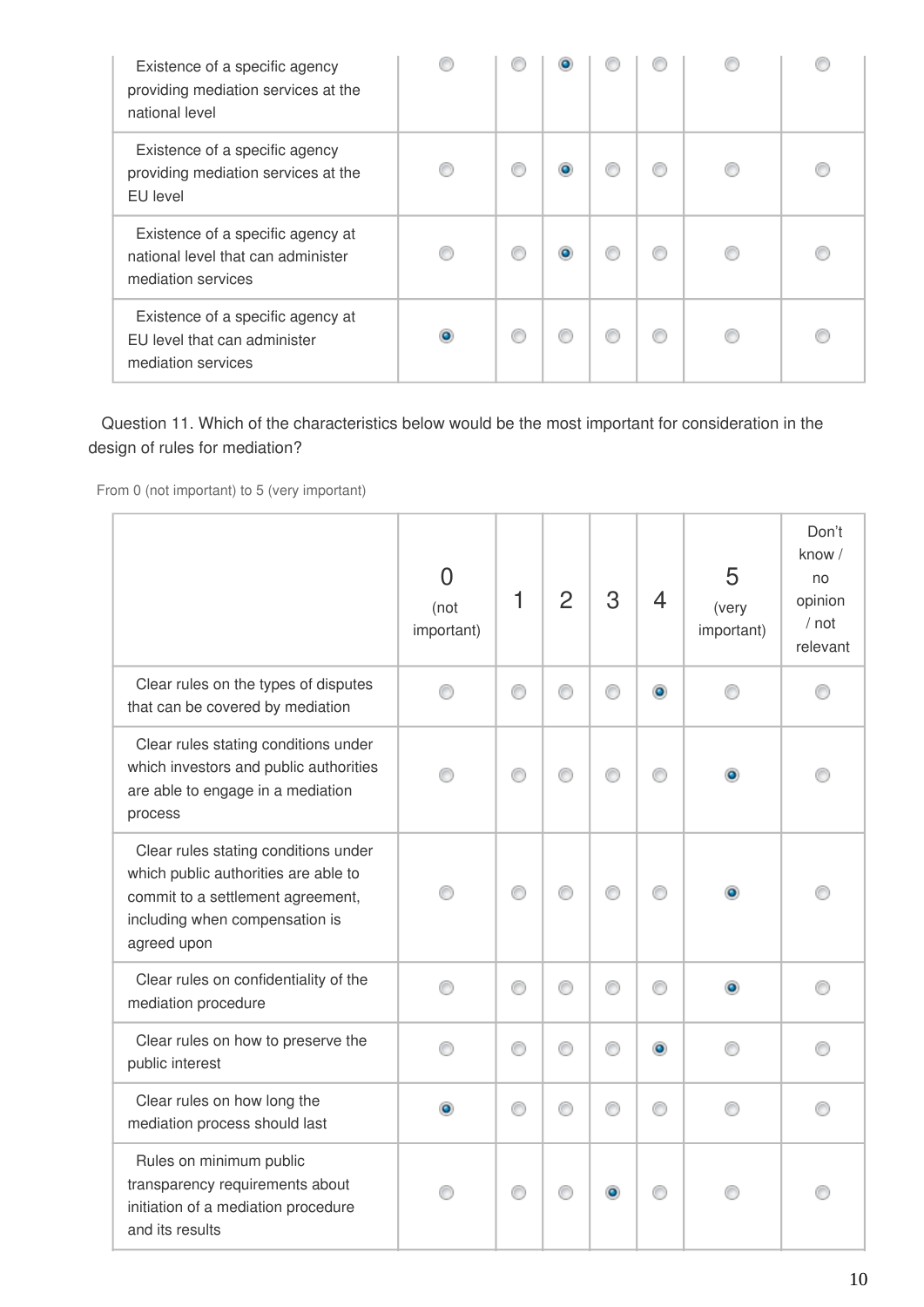| Involvement of concerned third<br>parties in the mediation process                                                                 |  |  |   |  |
|------------------------------------------------------------------------------------------------------------------------------------|--|--|---|--|
| Rules on enforcement of mediated<br>settlement agreements                                                                          |  |  | ⋒ |  |
| Rules on relationship with court<br>proceedings (such as impacts of<br>starting a mediation on time limits to<br>start litigation) |  |  | ⋒ |  |
| Judicial review of mediated<br>settlements                                                                                         |  |  |   |  |

Question 12. Can you identify other desirable characteristics/options that you believe should be considered in the design of a possible EU mediation framework/rules for mediation?

*700 character(s) maximum*

It is of paramount importance that any such framework guarantees the confidential nature of mediation and provides for effective enforcement of settlement agreements. There is an obvious public interest in the publication of information, after the event, about public expenditure involved in settlement of a dispute which has been resolved through mediation. However, it is critical that the relevant rules contemplated in our answer to point Q.11.7 preserve the confidentiality of the mediation process itself. Otherwise a crucial advantage of mediation is lost and the objective of diverting disputes from costly litigation / arbitration is undermined. Please see Part 3 paper for full response.

Question 13. For which types of disputes between investors and public authorities should mediation be available as a method of resolution/prevention of disputes?

*1000 character(s) maximum*

Any that the parties concerned wish to choose

#### Question 14. At what stage of proceedings should mediation procedures be available?

|                                                          | Yes       | <b>No</b> | Don't<br>know /<br>no<br>opinion<br>/ not<br>relevant |
|----------------------------------------------------------|-----------|-----------|-------------------------------------------------------|
| Before a decision/act is taken by the public authorities | $\bullet$ | O         | 0                                                     |
|                                                          |           |           |                                                       |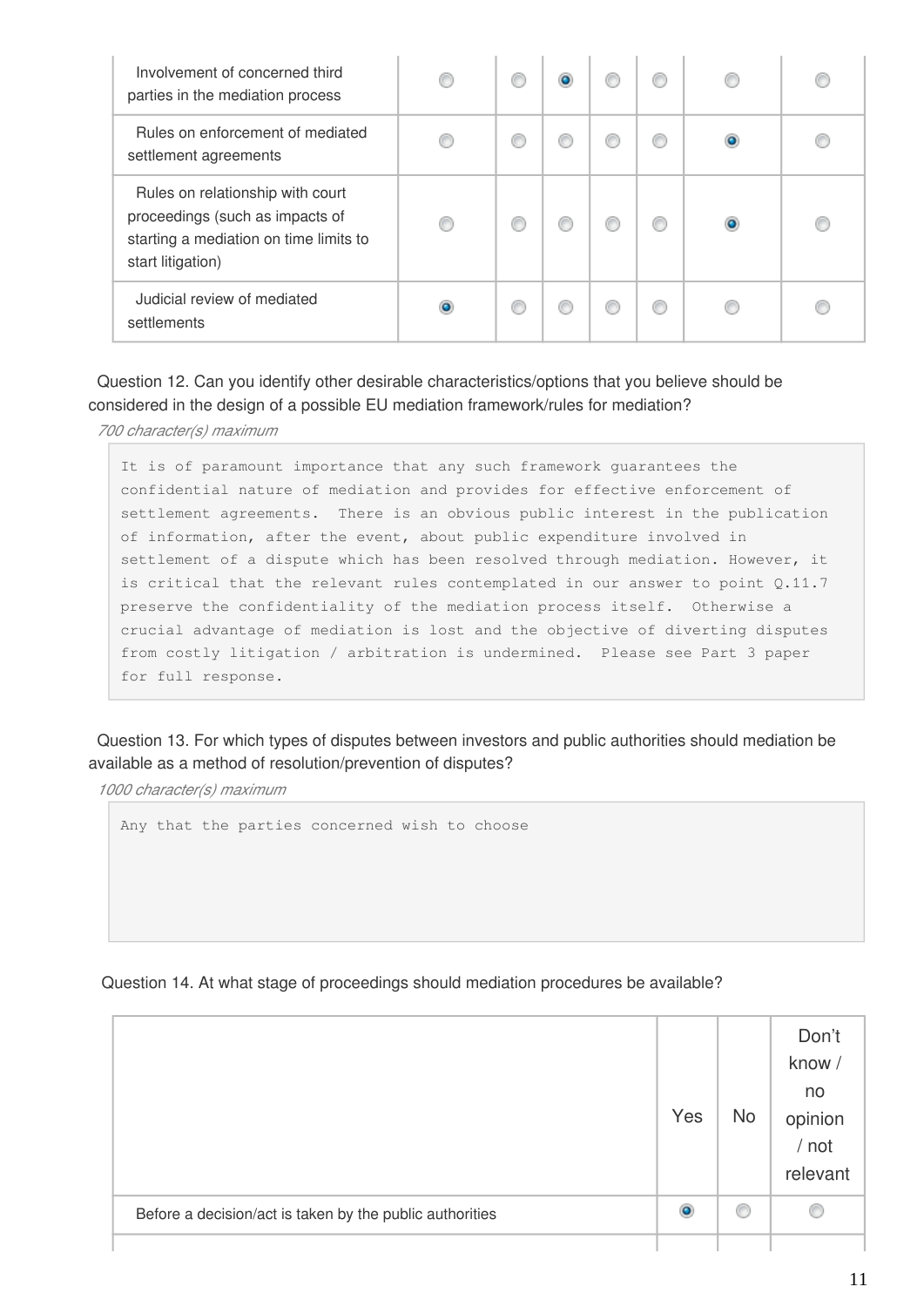| At the stage of the internal review of the decision/act in case of appeal in<br>front of the competent public authorities                                                                                                                                 |           |   |  |
|-----------------------------------------------------------------------------------------------------------------------------------------------------------------------------------------------------------------------------------------------------------|-----------|---|--|
| Before undertaking litigation in court concerning the litigious decision/act<br>taken by the public authorities                                                                                                                                           |           |   |  |
| Once litigation has started and before the judgement                                                                                                                                                                                                      | $\bullet$ | € |  |
| Once the litigious decision/act by the public authorities has been<br>withdrawn (e.g. following a new decision/act or a court decision). In this<br>case the objective of the mediation would to define the amount of<br>compensation for losses, if any. |           |   |  |
| Other                                                                                                                                                                                                                                                     |           |   |  |

Question 14.1. Please specify at what other stage of proceedings should mediation procedure be available?

*500 character(s) maximum*

The practitioners who have contributed to this response have mediated disputes at every level of the options above, and also between judgment at first instance and the hearing of an appeal. The short answer is that the mediation process should be available at all times and the parties should be free to mediate at any time when they so wish.

# **2.3 Potential impacts**

 Question 15. Do you consider that access to an EU network of investment contact points to prevent disputes with public authorities could:

|                                                                                                                                                                                        | O<br>(not<br>important) |   | 2 | 3         | 4 | 5<br>(very<br>important) | Don't<br>know /<br>no<br>opinion<br>/ not<br>relevant |
|----------------------------------------------------------------------------------------------------------------------------------------------------------------------------------------|-------------------------|---|---|-----------|---|--------------------------|-------------------------------------------------------|
| Allow for better understanding of<br>complex legal and economic<br>circumstances of the case before the<br>decision/act is taken or at the stage<br>of internal administrative review. |                         | ◎ |   | ⋒         |   |                          |                                                       |
| Improve the investment climate                                                                                                                                                         | ۵                       | € | ⋒ | ⊙         | ⋒ |                          |                                                       |
| Be particularly beneficial for SMEs                                                                                                                                                    |                         | ⋒ |   | $\bullet$ | ⋒ | ⋒                        |                                                       |
| Reduce the likelihood of litigation in<br>front of the courts                                                                                                                          |                         | ∩ | ⋒ | ⊙         | ⋒ |                          |                                                       |
|                                                                                                                                                                                        |                         |   |   |           |   |                          |                                                       |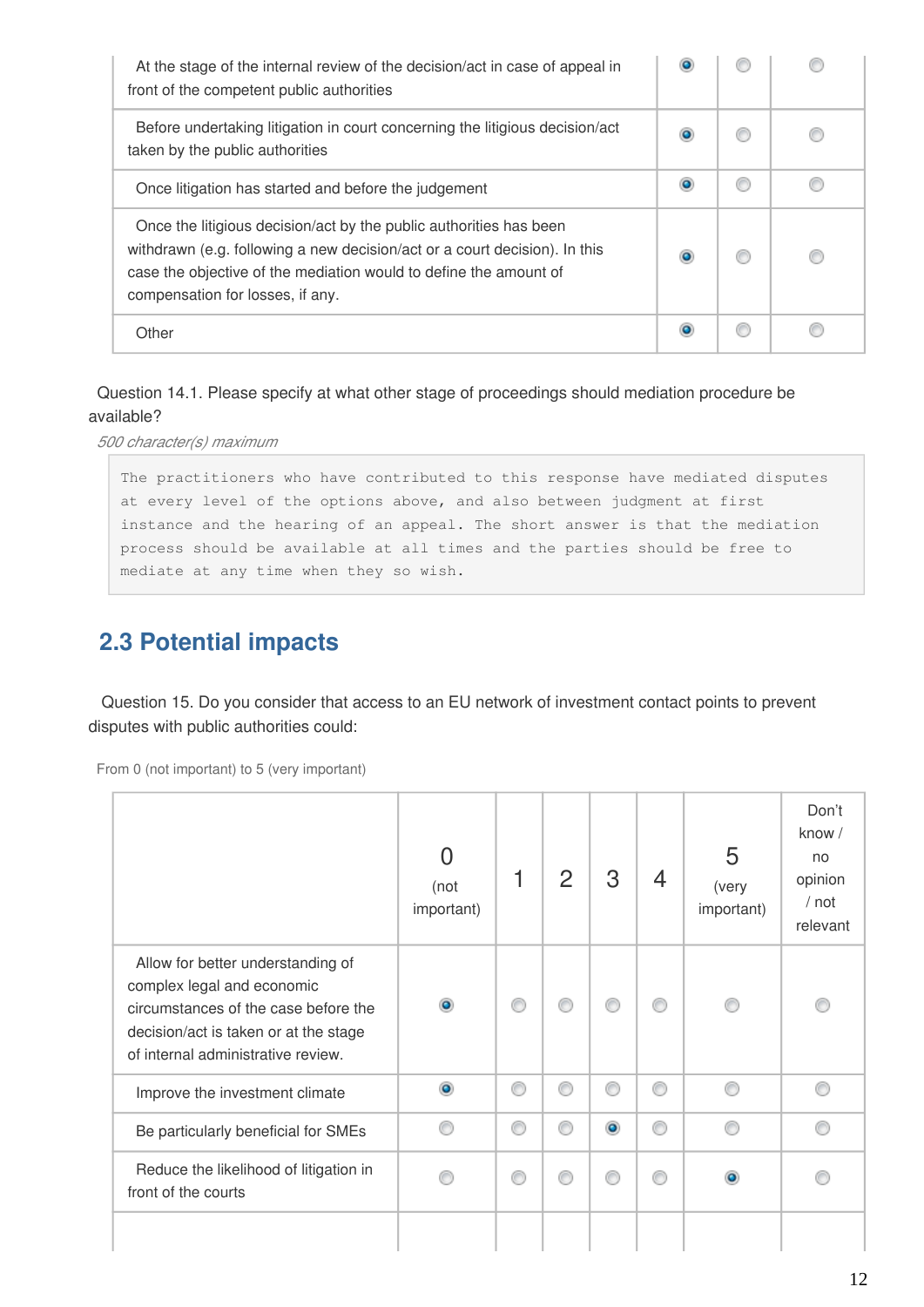| Reduce expenditures by public<br>authorities as fewer disputes might<br>reach the litigation phase |  |  |  |  |
|----------------------------------------------------------------------------------------------------|--|--|--|--|
| Help preserve a long-term<br>relationship between investors and<br><b>Member States</b>            |  |  |  |  |
| Other reasons                                                                                      |  |  |  |  |

 Question 16. Do you consider that access to an EU mediation framework to solve/prevent disputes between investors and public authorities could:

|                                                                                                             | $\overline{0}$<br>(not<br>important) | 1 | $\overline{2}$ | 3         | $\overline{4}$ | 5<br>(very<br>important) | Don't<br>know /<br>no<br>opinion<br>/ not<br>relevant |
|-------------------------------------------------------------------------------------------------------------|--------------------------------------|---|----------------|-----------|----------------|--------------------------|-------------------------------------------------------|
| Reduce costs for investors linked to<br>resolution of disputes                                              |                                      | ⊙ |                | ⊙         | ⋒              | ۰                        |                                                       |
| Reduce costs for public authorities<br>linked to resolution of disputes                                     |                                      | ⊙ |                | ⊙         | ⋒              | ۰                        |                                                       |
| Allow for more flexibility when<br>dealing with a dispute                                                   |                                      | ⊙ |                | ⊙         | ∩              | ۰                        |                                                       |
| Allow for better understanding of<br>complex legal and economic<br>circumstances of the case                |                                      | ⊙ | ⋒              | ⊙         | ⋒              | $\bullet$                |                                                       |
| Improve investment climate                                                                                  | ⊙                                    | ⊙ | ⊙              | $\bullet$ | 0              | 0                        | ⊙                                                     |
| Be particularly important for SMEs                                                                          | ⊙                                    | ⊙ | ⊙              | $\bullet$ | ⊙              | ⊙                        | €                                                     |
| Reduce the likelihood of litigation in<br>front of the courts                                               |                                      | ⊙ | ∩              | ⊙         | ⋒              | $\bullet$                |                                                       |
| Ensure a consistent approach<br>towards mediation between investors<br>and public authorities across the EU |                                      | ⊙ |                | ⊙         | $\bullet$      |                          |                                                       |
| Reduce expenditures by public<br>authorities as fewer disputes might<br>reach litigation phase              |                                      |   |                |           | $\bullet$      |                          |                                                       |
| Help preserve a long-term<br>relationship between investors and<br><b>Member States</b>                     |                                      | 0 | ⊙              | 0         | ⊙              | $\bullet$                |                                                       |
| Other reasons                                                                                               | O                                    | O | 0              | O         | O              | $\bullet$                | 0                                                     |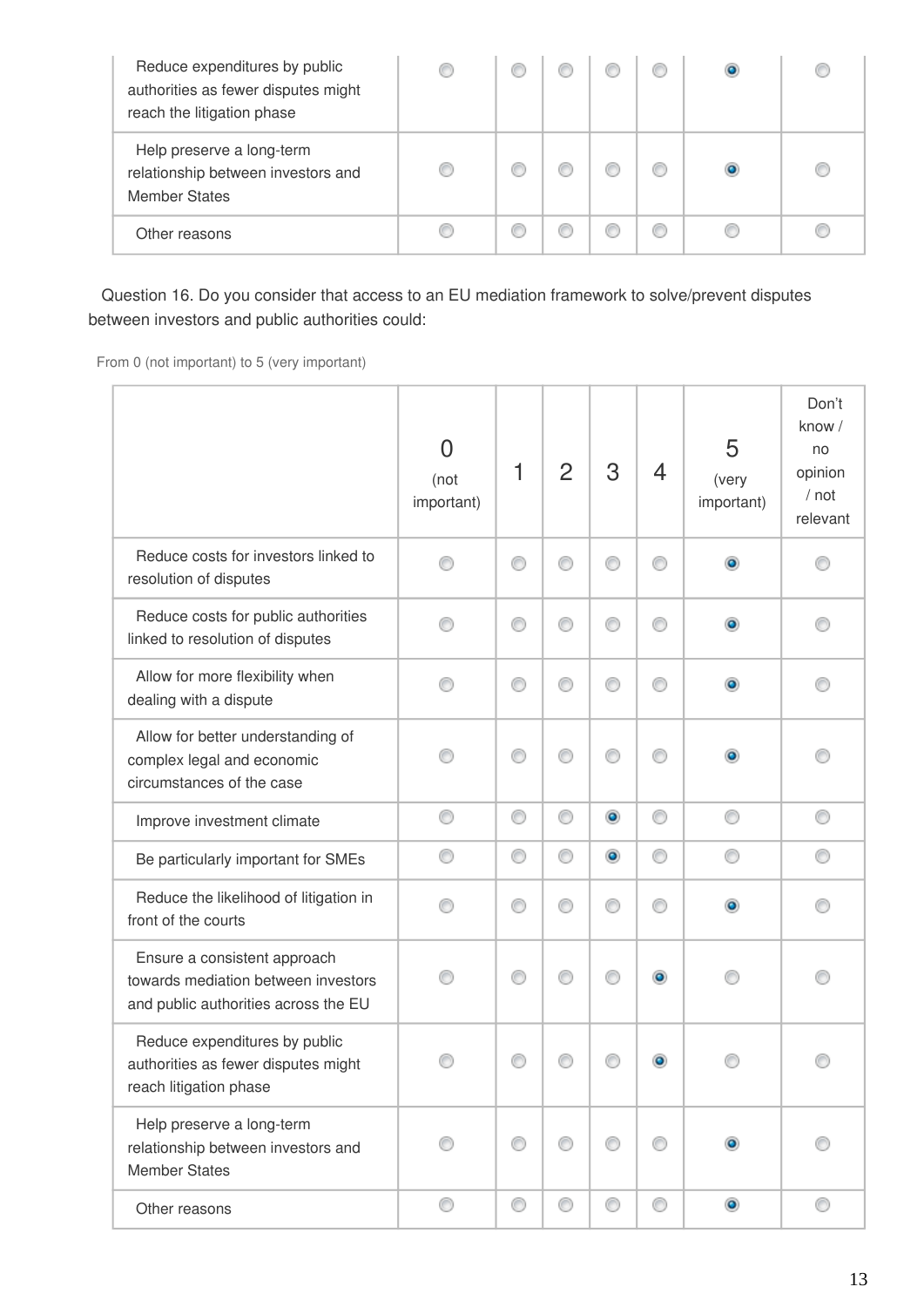## Question 16.1. Please specify what other reasons:

*500 character(s) maximum*

We emphasise that even the most effective mediation scheme cannot avoid contentious proceedings altogether. Mediation by definition remains voluntary, and there will moreover remain cases which by their very nature raise issues unsuited to mediation and where litigation or arbitration represent the most appropriate form of dispute settlement. As for question 12, please see Part 3 paper for full response..

 Question 17. Under which option do you think the benefits mentioned above would be achieved in the most efficient manner?

From 0 (no impact) to 5 (strong impact)

|                                                                                                         | 0<br>(no<br>impact) |   | $\mathcal{P}$ | З         | 4 | 5<br>(strong<br>impact) | Don't<br>know $/$<br>no<br>opinion<br>$/$ not<br>relevant |
|---------------------------------------------------------------------------------------------------------|---------------------|---|---------------|-----------|---|-------------------------|-----------------------------------------------------------|
| EU mediation framework enabling<br>mediation between investors and the<br>relevant national authorities |                     | ⊙ |               |           |   |                         |                                                           |
| Agencies at national level which could<br>administer the mediation services or act as<br>mediators      | ∩                   | ⊙ |               | $\bullet$ | ⊙ |                         |                                                           |
| EU-wide mediation agency which could<br>administer the mediation services or act as<br>a mediators      | $\bullet$           | ⊙ |               | ⋒         | ∩ |                         |                                                           |

 Question 18. For an action undertaken following one of the options above, no impacts on fundamental rights have been identified.

Do you consider that there could be an impacts on fundamental rights?

O Yes

 $\odot$  No

Don't know / no opinion / not relevant

 Question 20. For an action undertaken following one of the options above, no clear environmental impacts have been identified.

Do you consider that there could be any environmental impacts?

- Yes
- © No
- **O** Don't know / no opinion / not relevant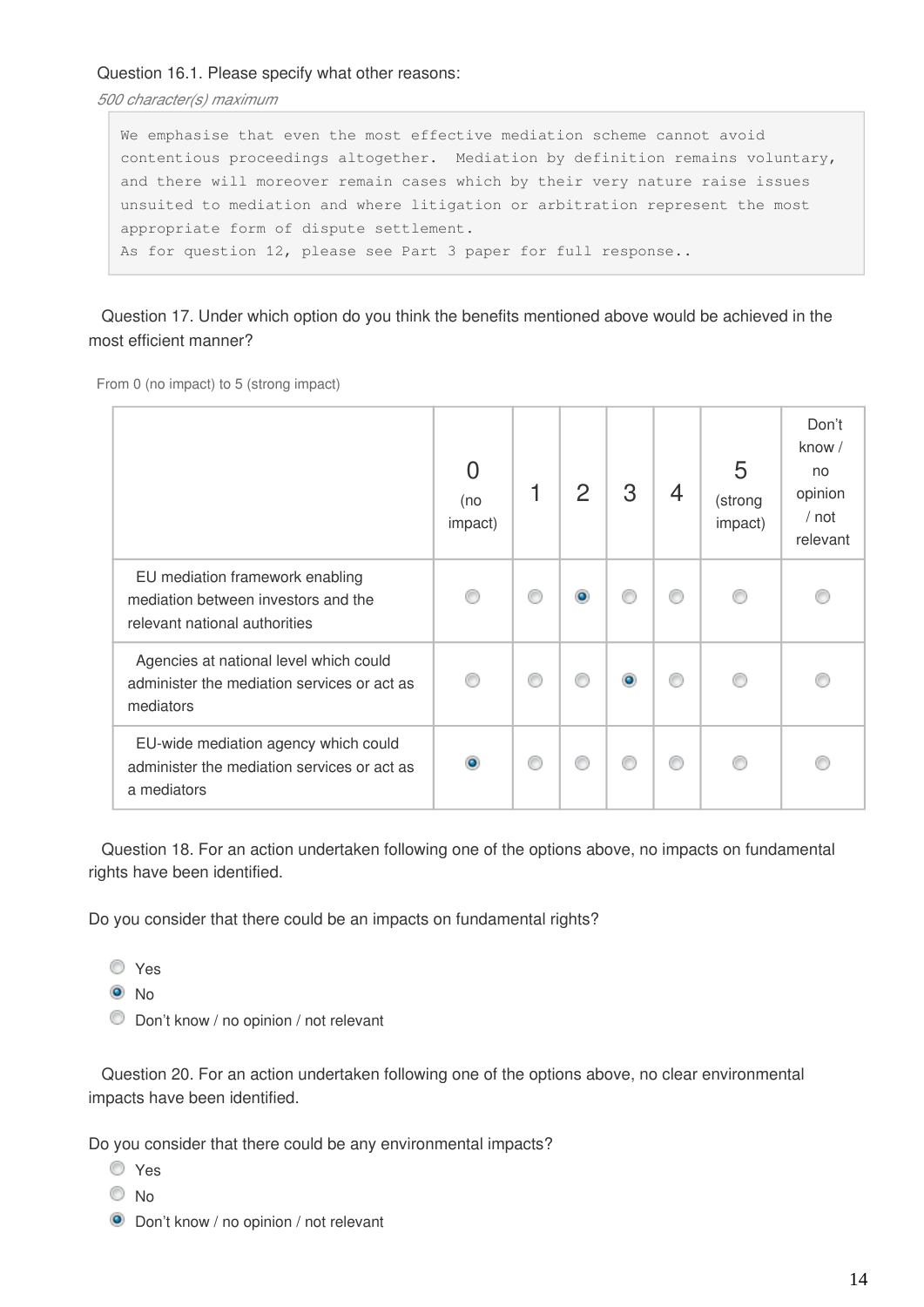Question 22. For an action undertaken following one of the options above, no social impacts have been identified.

Do you consider that there could be any social impacts?

- Yes
- $\odot$  No
- **O** Don't know / no opinion / not relevant

# **2.4. Clarification of existing rights of cross-border EU investors in EU law**

 The Interpretative Communication planned by the Commission will bring together and explain the existing EU standards for the treatment of cross-border EU investments. These standards include the rules on free movement of capital, freedom of establishment, and the principle of non-discrimination, as well as on the fundamental rights of investors and the general principles of EU law.

The Communication will help prevent Member States from adopting measures which would infringe EU law relevant for investments. At the same time, the Communication will help investors to invoke their rights before administrations and courts and will enable legal practitioners to consistently apply EU rules.

The purpose of this section is to identify the areas on which the communication should focus, either because they are where investors face biggest problems or because the existing rules are complex.

Question 24. What are the most important problems facing intra-EU investors that should be addressed in a guidance document? (e.g. difficulties in accessing the market, treatment after establishment, discrimination, expropriation, administrative wrongdoings, sudden and unexpected changes in the legal environment).

*1000 character(s) maximum*

Question 25. Which rules and principles protecting intra-EU investors create the highest degree of complexity and therefore require clarification as a priority? Does the complexity concern rules on free movement of capital and freedom of establishment, fundamental rights of investors (the right to property and the freedom to conduct business), or the general principles of Union law (the principle of nondiscrimination, the principle of legal certainty, the protection of legitimate expectations)?

*1000 character(s) maximum*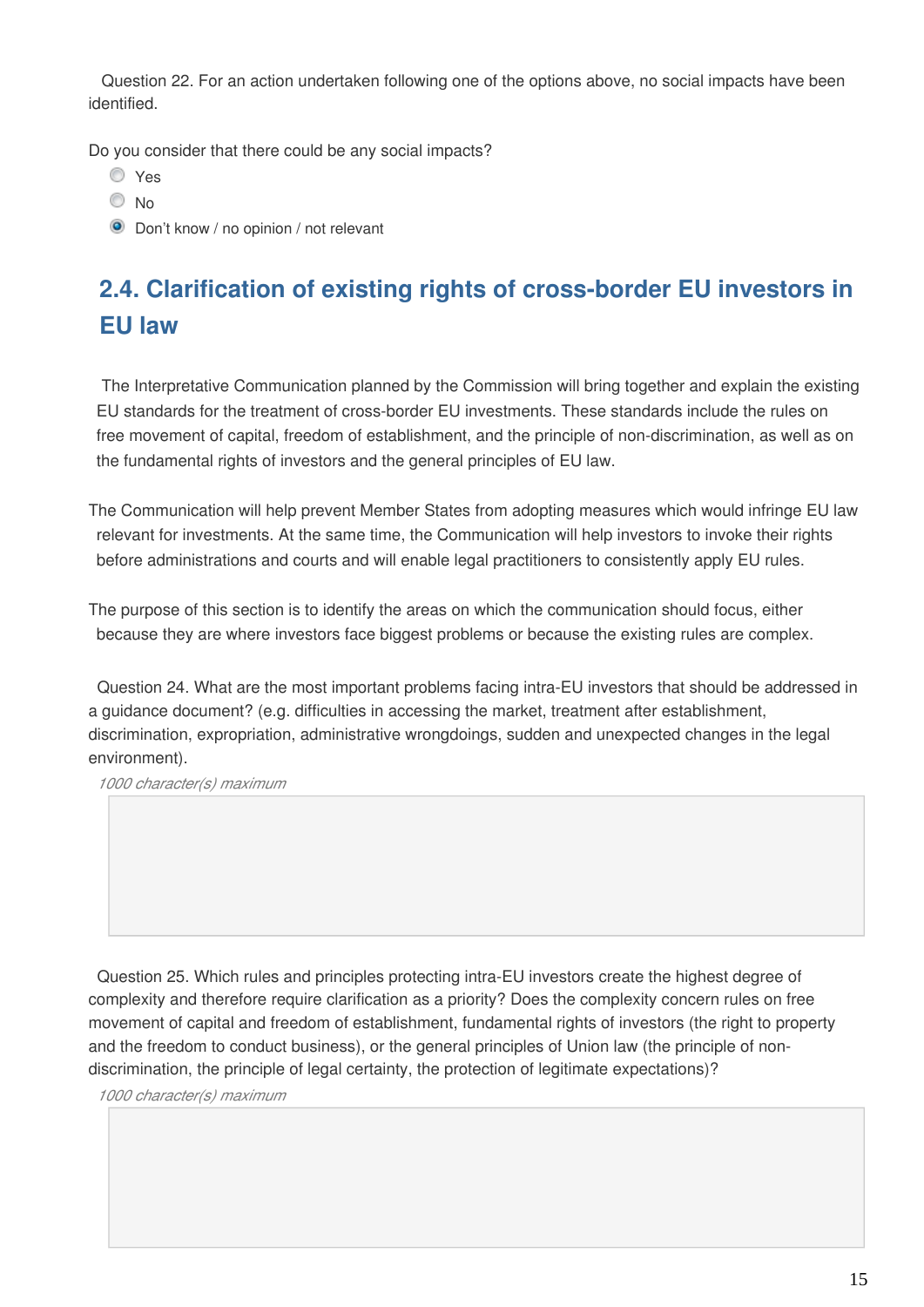# **3. Additional information**

 Should you wish to provide additional information (e.g. a position paper, report) or raise specific points not covered by the questionnaire, you can upload your additional document(s) here:

**ec06e2d1-ff76-4b4f-bc57-107aaa19a0e2/Investor\_Dispute\_resolution\_-**

**\_Bar\_Council\_addendum\_to\_EU\_consultation\_response\_\_November\_2017.pdf**

Useful links

[More on the Transparency register \(http://ec.europa.eu/transparencyregister/public/homePage.do?locale=en\)](http://ec.europa.eu/transparencyregister/public/homePage.do?locale=en) [Consultation details \(https://ec.europa.eu/info/consultations/finance-2017-investment-protection-mediation\\_en\)](https://ec.europa.eu/info/consultations/finance-2017-investment-protection-mediation_en) [Specific privacy statement \(https://ec.europa.eu/info/sites/info/files/2017-investment-protection-mediation-specific](https://ec.europa.eu/info/sites/info/files/2017-investment-protection-mediation-specific-privacy-statement_en.pdf)[privacy-statement\\_en.pdf\)](https://ec.europa.eu/info/sites/info/files/2017-investment-protection-mediation-specific-privacy-statement_en.pdf)

**Contact** 

fisma-investment-protection-mediation@ec.europa.eu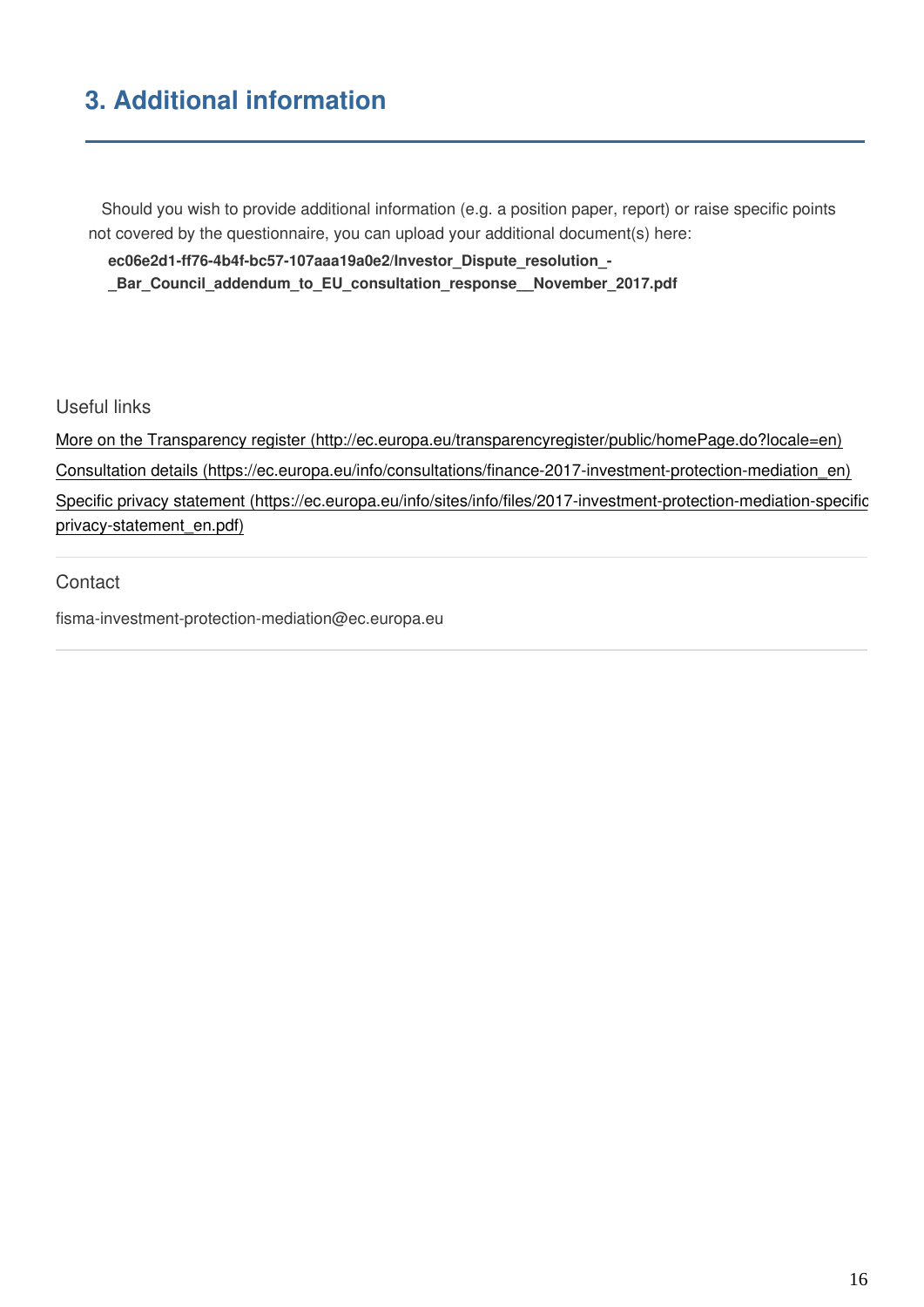

# **Public consultation on the prevention and amicable resolution of disputes between investors and public authorities within the single market**

## **Part 3 – Additional Information**

## **I. General points**

- 1. The online questionnaire response and this additional information, submitted by the General Council of the Bar of England and Wales (the Bar Council), were developed by practioners with expertise and experience, both as mediators and as legal representatives, in a variety of different forms of mediation as well as litigation. The experience detailed in the answer to Q1 is that of those practitioners.
- 2. In our view, investment organisations, public authorities and indeed any enterprises likely to be involved in the types of disputes with which this consultation is dealing, tend to be sophisticated users of legal services. They are likely to be well advised, and accustomed to using and choosing their means of resolving disputes.
- 3. That said, it is also important that the framework for settlement of investor-State disputes enables SMEs and individuals who find themselves involved in cross-border disputes with public authorities involving more modest sums, also to obtain the benefit of any proposed framework for amicable settlement of such disputes.
- 4. One key reason why such parties opt for mediation is the advantage it offers over other dispute resolution methods, in helping to preserve the ongoing relationship between the parties - important for businesses, whether engaged in investments or other.
- 5. It is against this specific background that the Bar Council responds to this consultation.
- 6. In our view, an EU agency simply would not be selected by sophisticated parties, and there is no obvious reason to suppose that it would command the confidence of less sophisticated or less well-resourced parties. The availability of a range of suitably qualified persons who offer their services as mediators is likely to be more attractive than some sort of institution. Parties to such disputes tend to choose their own mediators.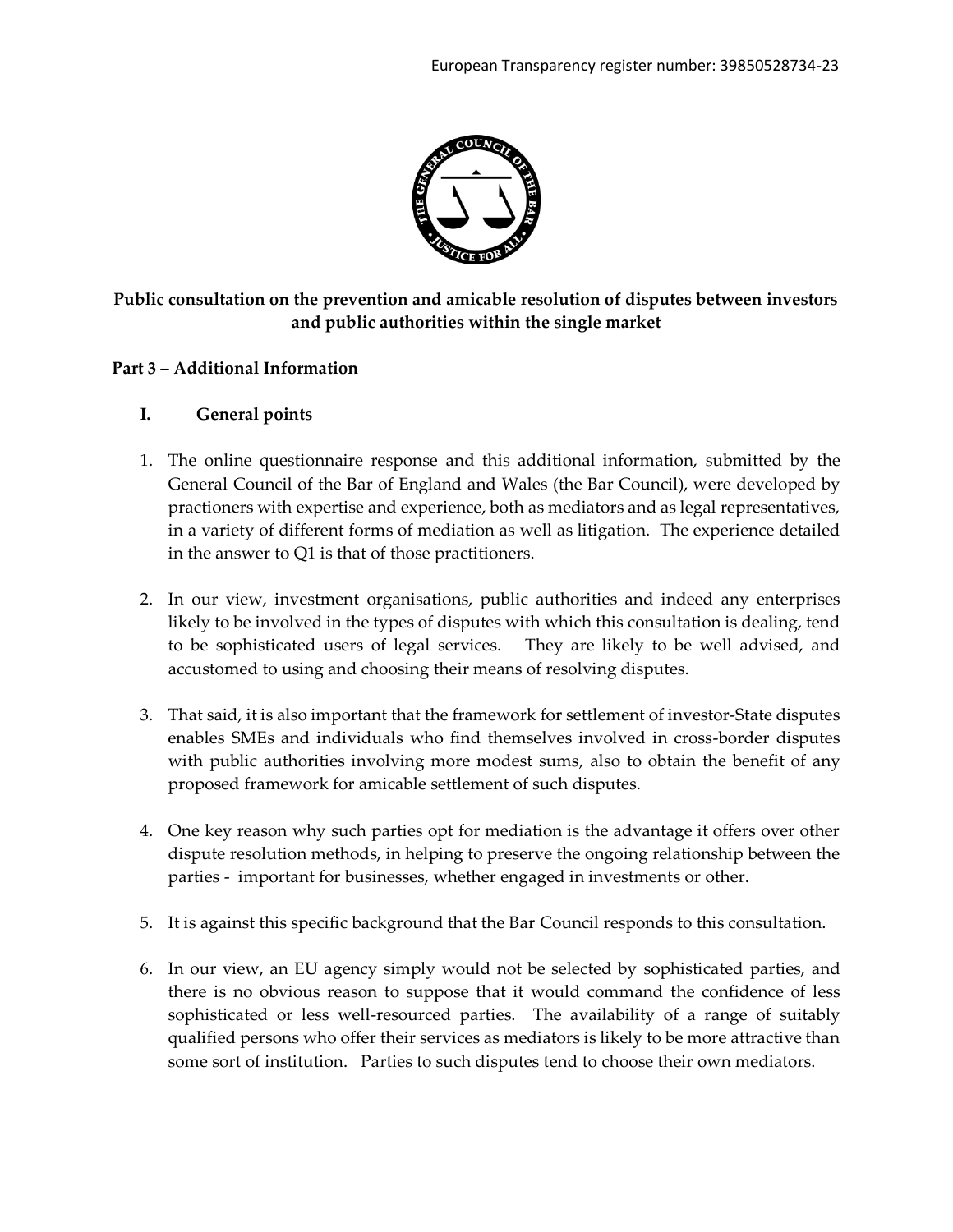- 7. Equally, the confidentiality attached to mediation is an essential element for all parties who may consider mediation as an option. There are many reasons why parties resolve their disputes on the terms that they do, preserving an ongoing commercial relationship being but one of them. The terms are thus often confidential to themselves. This fundamental principle informs our reticence at the prospect of any after-the-event challenge to settlements arrived at between investors and public authorities (see our answer to Question 12), or to have an EU mediation council to mediate such disputes.
- 8. Article 7 of the Mediation Directive 2008/52/EC enshrines the principle of confidentiality. In 2016 the Commission published a report on the application of that directive, following a lengthy review, in which it confirmed its decision not to revise its terms. Whilst there are known difficulties regarding the scope of the protection afforded by Article 7 in practice, the principle of confidentiality of mediations is thus not questioned at EU level. That principle should therefore be a cornerstone of any extension of the principle of mediation to disputes of the kind to which this consultation relates.
- 9. If the EU is seeking to promote mediation for investor disputes but with a provision that the settlement must be subject to EU approval (or amenable to challenge by a third party or an EU institution after the event), the Bar is concerned that that would be in breach of Article 7. There is a risk that a refusal by the EU to sanction a mediated settlement, which refusal is then challenged by the parties, could result in an investigation into what went on in the mediation, and confidentiality would be undermined. If that is known to be a possibility, the prospects of such a mediation process being widely adopted and/ or chosen by the parties, are completely undermined.

## **II. Extended answers to Questions 12 and 16.1 of the online questionnaire**

# **Q12 Can you identify other desirable characteristics/options that you believe should be considered in the design of a possible EU mediation framework/rules for mediation?**

It is of paramount importance that any such framework guarantees the confidential nature of mediation and provides for effective enforcement of settlement agreements. There is an obvious public interest in the publication of information, after the event, about public expenditure involved in settlement of a dispute which has been resolved through mediation. However, it is critical that the relevant rules contemplated in our answer to point 7 to Q.11 (which are likely to include rules about the information which public authorities are to provide in their published accounts) *preserve the confidentiality of the mediation process* itself. Otherwise a crucial advantage of mediation is lost and the objective of diverting disputes from costly litigation or arbitration is undermined. The rules on enforceability must make clear that where a public authority has entered into a settlement in good faith following mediation covered by the proposed framework, it is not open to the authority or any other party (including the EU institutions) to challenge the validity or enforceability of the settlement on the basis of alleged incompatibility with domestic or EU law.